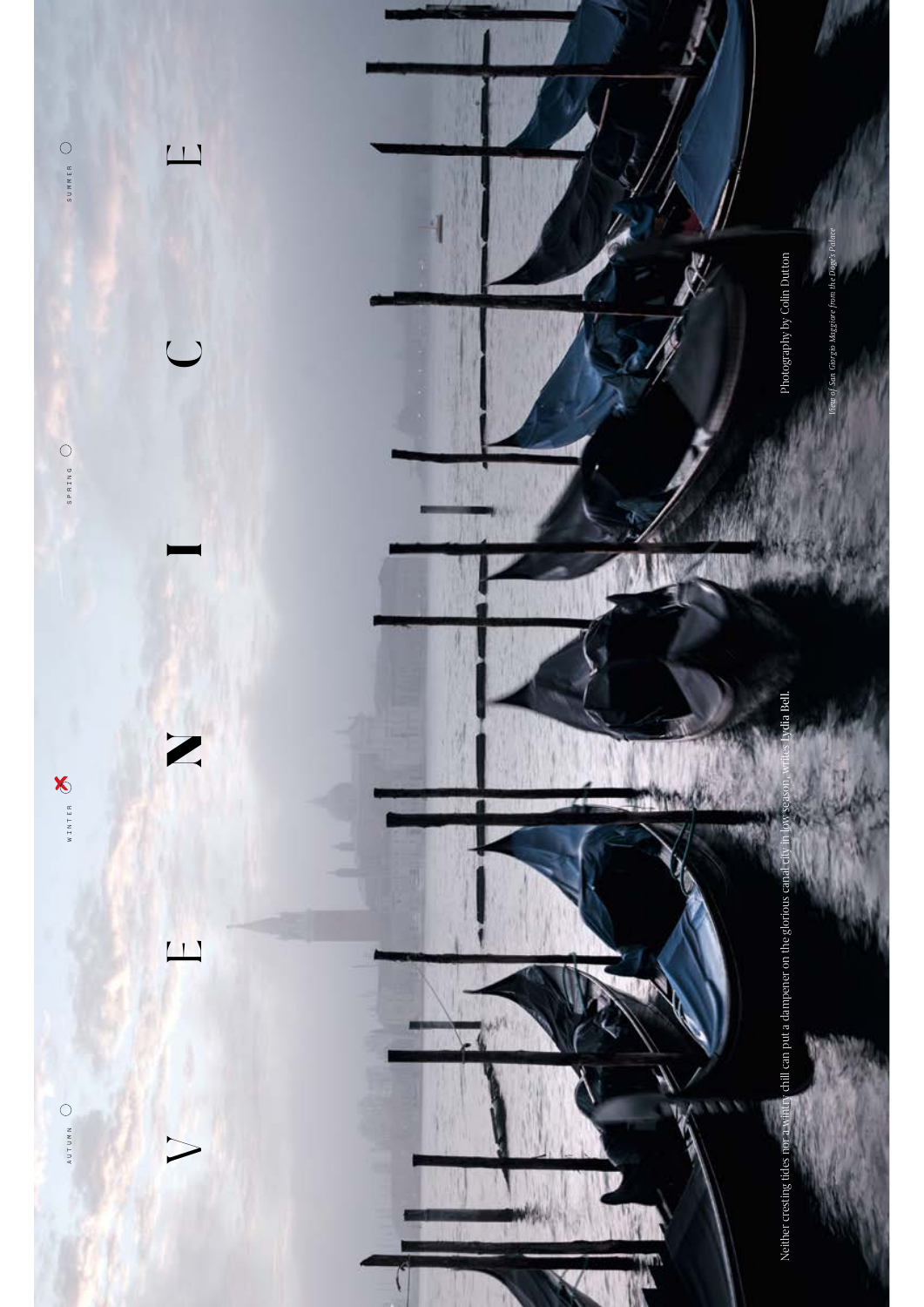In her excellent book, *Venice*, Jan Morris offers a deliriously dreary vignette of La Serenissima in winter. To paraphrase: "The nights are vaporous and tomb-like and the days dawn monotonously grey. The great hotels are closed or moribund, their echoing foyers haunted only by a handful of disillusioned millionaires and leathery ladies of intrigue. Not a fiddle plays in the Piazza." If I'm alone in seeing the above account as a call to visit Venice in the off-season, it's irrelevant. Morris wrote those words in 1959, when "only" a million-odd tourists visited Venice annually. Sixty years later, that number has risen to some 30 million and the city is more than just operational in the depths of winter. From the end of November to January, the weather is unpredictable and the shops and museums close earlier. The chance of the dreaded *acqua alta* (high water) is greater. But there are no crowds. I repeat – no crowds.



*(From opposite) A gondola glides beneath the Rialto Bridge; Gelateria Paolin on Campo Santo Stefano; a sculpture of Jesus adorns a house in the Dorsoduro district*



Venice has been daubed on thousand<sup>s</sup> <sup>u</sup>pon thousands of canvases and inspired libraries of poetry. Millions have been before yo<sup>u</sup> <sup>a</sup>nd will come after. This city could be as hackneyed <sup>a</sup>s a Monet fridge <sup>m</sup>agnet. But it's not.

It remains as shrouded in mystery and wonder as the soft mist that lifts off the Grand Canal in the late winter afternoon. It feels like a stage set for something – those gondola prows bobbing in the yellowing light, that turquoise water strangely still at times.

I visit Venice at the end of November, two weeks after it experienced the second highest flooding in recorded history as the water exceeded <sup>1</sup>.5 metres. Three *vaporetti* (water buses) reportedly sank. Hotels suffered about 40 per cent <sup>c</sup>ancellations. But the day we arrive, the <sup>w</sup>aters and drama have subsided; Venice <sup>a</sup>nd her hotels are well-oiled machines adept at springing back. At The St. Regis,

with its contemporary-chic rooms and <sup>v</sup>ast dove-grey marble bathrooms, I don't notice a thing. At The Gritti Palace hotel, where just a week before I watched on Instagram as guests waded through the lobby, a fantastical Christmas tree twinkles at me from the same spot. Probably benefiting from a cancellation, we're <sup>u</sup>pgraded to the Hemingw<sup>a</sup>y Presidential Suite, which sits above the Grand Canal.

We walk arou<sup>n</sup>d Venice's tightly packed mosaic of streets. On our first night, St Mark's <sup>B</sup>asilica is shrouded in fog, its colonnad<sup>e</sup> picked out by the phantasmal glow of tiny fairy lights. The rest is a labyrinth, a maze of dead ends, alleyways that dart off to the right or left and endless bridges. In gloomy backstreets we chance upon stone cherubs on lintels, fragrant pasticceries and sunlit squares with stupend<sup>o</sup>us church façades that hide lonely frescoes. Long views down <sup>c</sup>anals reveal lines of empty gondolas. It's <sup>a</sup>ll gloriously, claustrophobically beautiful.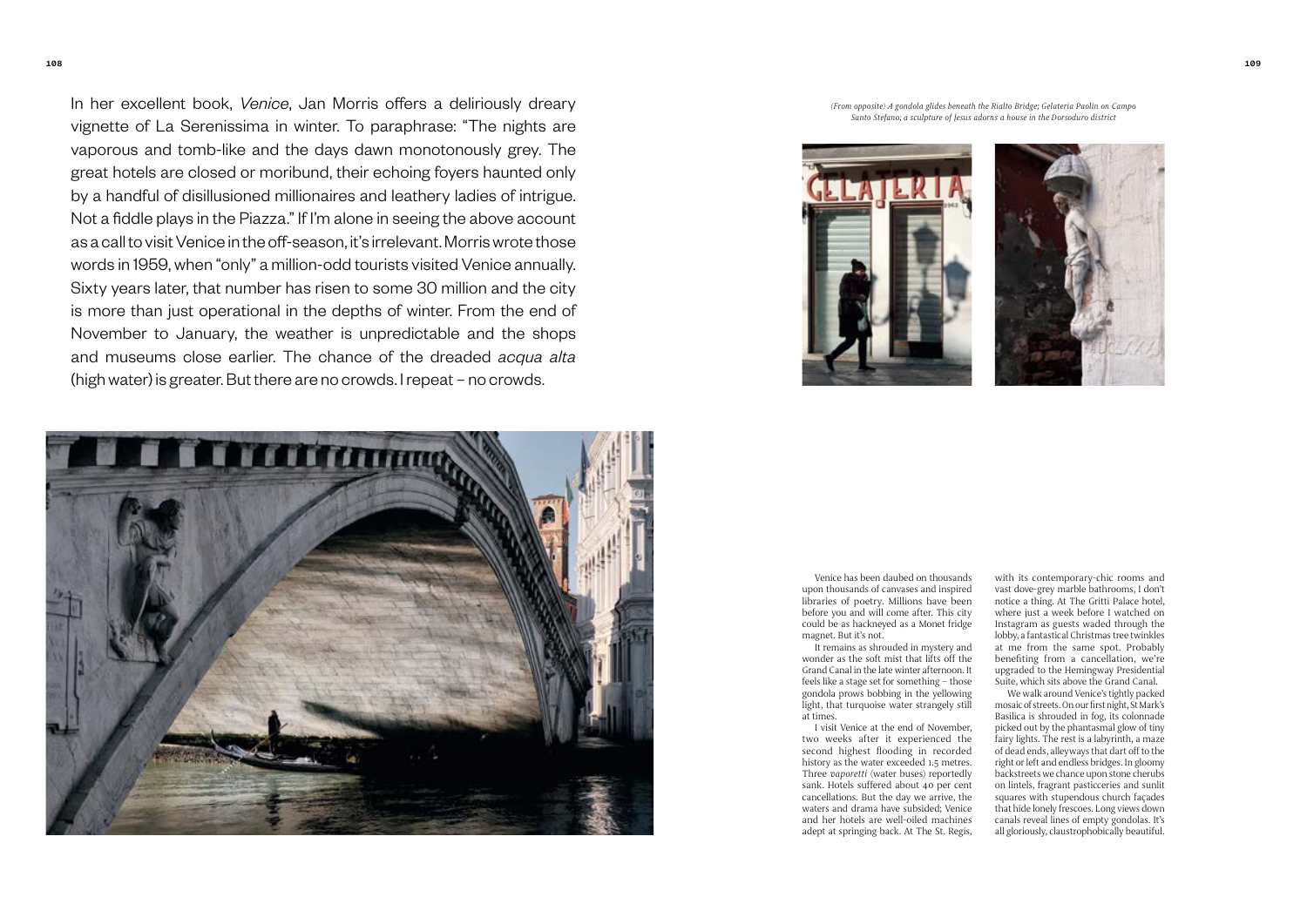



*(Clockwise from above left) Velvet is made by hand at Luigi Bevilacqua; the tools of the trade; CoVino's kitchen and its golden grey mullet with stewed pumpkin*





Bellini Travel (bellinitravel.com), an Italyspecialist agency based in London, has waved a magic wand over our itinerary. Bellini's owner, Emily FitzRoy, treats you in a way that's anathema to traditional operators, from her personal take – hooking you up with friends of friends – to her tone, to the way she proffers dog-eared books from her shelves before you leave. I mention that I'm a big opera fan and find myself in a box at La Fenice, watching a brilliant performance of *Don Carlo*.

She sends us Cristina Gregorin, a writer and guide of 30 years, who slides us gently under the skin of the city. "Shakespeare wrote *The Merchant of Venice* in 1597, when the city was a more recognised metropolis than London," she says, as we gaze at the unreal view from the Rialto Bridge cast in the half-light of a late November afternoon.

On our shopping tour, Gregorin dismisses the Murano glass sellers that line the streets, homing in on a few that specialise in contemporary designs, such as the Sent sisters, or vintage pieces. She shows us where to buy Valese marbled paper and the best Venetian masks.

Of particular charm is the workshop of Saverio Pastor, a *fórcola* and oar maker. The *fórcola* is the ornate resting place of a gondolier's oar. "Its curve reflect the bends of the canals," says Gregorin. Pastor explains that the art has remained unchanged for half a millennia but business has slowed in his home city. "Venetians used to row across the lagoon and have a picnic on an island," he says. "But with more regulation, little by little the school runs by boat stopped and the husbands waiting patiently for their shopping wives disappeared."

We visit Luigi Bevilacqua, which produces rich soprarizzo velvets on pre-Napoleonic looms (sample clientele: Mariah Carey, the White House and Valentino). The family's been in the business for a while: in the 1499 painting *The Arrest of Saint Mark in the Synagogue* by Giovanni Mansueti, the purchasers' names are seen on a scroll, including "Giacomo Bevilacqua, weaver".

As I hear tales of old Venice in the time of the Republic, I get the sense that its past is as gripping and of-the-moment as current reality. Venice's glory days seem to live so vividly in the mind of its citizens that they become mental time travellers of sorts.